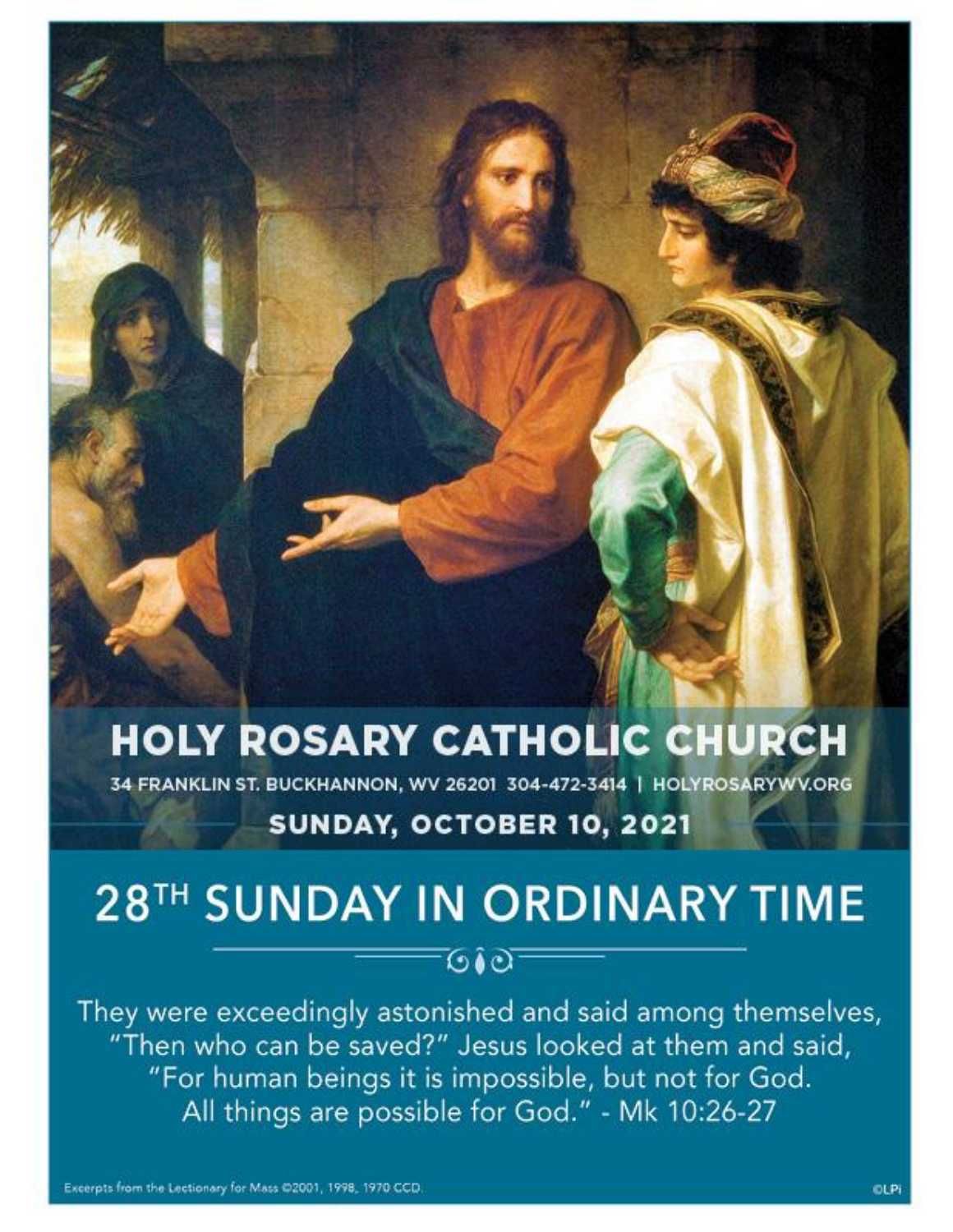# **Respect Life Month**

Each October the Church in the United States celebrates Respect Life Month. As Catholics, we are called to cherish, defend, and protect those who are most vulnerable, from the beginning of life to its end, and at every point in between. During the month of October, the Church asks us to reflect more deeply on the dignity of every human life.

# **October is the Month of the Holy Rosary**

**Pray the Rosary**: Join us this weekend and every weekend in October as we pray the rosary together during the month of the Holy Rosary. The rosary will begin ½ hour before the Saturday and Sunday liturgy. We still need a few volunteers to lead the rosary for Sunday mornings. Materials



will be provided, if needed. Volunteers are most welcome.

# **Notes from Father Ed**

By the grace of God, I arrived home safely from my time in Ghana. I had a Covid test in Ghana and one upon my return to the US. Both tests were negative and after quarantine, I am ready to resume my pastoral



work here. Many thanks to my parishioners, to our parish staff, and to Father John who kept the parish running in my absence. Thank you for your prayers during this

time. I also would like to extend our congratulations and God's blessing to Deacon Rue on the anniversary of his diaconate ordination. Have a blessed month of October and may our Holy Mother Mary continue to pray for us.

Peace and love to you all and your family, Father Ed Tetteh, svd

# School of Religion

The Holy Rosary School of Religion continues this weekend! Please see Principal Doris Sandreth in Marist Hall after mass to register your children for this important program.

# Pastoral Needs Survey

The Diocese of Wheeling-Charleston's Pastoral Council is conducting a survey of the entire Diocese. They hope to collect responses from as many parishioners as possible. Your insights and input are extremely valuable in helping us understand the heart of our people and the current needs of our Diocese. Please complete the survey from this link: <https://dwc.org/pastoral-needs-survey/> OR, fill out a paper copy of the survey which you will find in the vestibule. Mail to DWC, PO Box 230, Wheeling, WV 26003. We thank you in advance for completing this simple survey! May we all live out our calling to serve God and one another! With gratitude, the Diocesan Pastoral Council, including the Holy Rosary members--Cheryl Moore and John Weber (Paper copies of the survey will be available by

the doors of the church.) **Undie Sunday is October 17**

 We invite you to participate in "Undie Sunday" this year, which is scheduled for October 17.

 While any new undergarment would be much appreciated (boxers, briefs, undies, t-shirts, long johns & janes, socks, diapers, pull-ups, and/or training pants), we would specifically like to focus on items for children and youth. The Parish House/Crosslines shares these items with the Upshur Christmas Store which distributes them to children and youth in need in December.

 Please consider collecting undies for children and youth - all sizes and styles needed, especially boxers/boxer briefs for teenage boys and larger size diapers/pull-ups. Some youth wear adult sizes.

 Please remember that underwear and socks are the two most needed items for those who are in poverty. We have boxes in Marist Hall that are labeled for your contributions. We need these items for men, women and especially children. Thanks so much for all you do to support our Upshur neighbors-in-need!

#### **A Prayer to St. Joseph, Defender of Life**  Dearest St. Joseph,

at the word of an angel, you lovingly took Mary into your home. As God's humble servant, you guided the Holy Family on the in the shelter of a manger, and fled far from your homeland for the safety of both Mother

and Child.

We praise God that as their faithful protector, you never hesitated to sacrifice for those entrusted to you. May your example inspire us also to welcome, cherish, and safeguard God's most precious gift of life. Help us to faithfully commit ourselves to the service and defense of human life especially where it is vulnerable or threatened. Obtain for us the grace to do the will of God in all things. Amen.



October 2021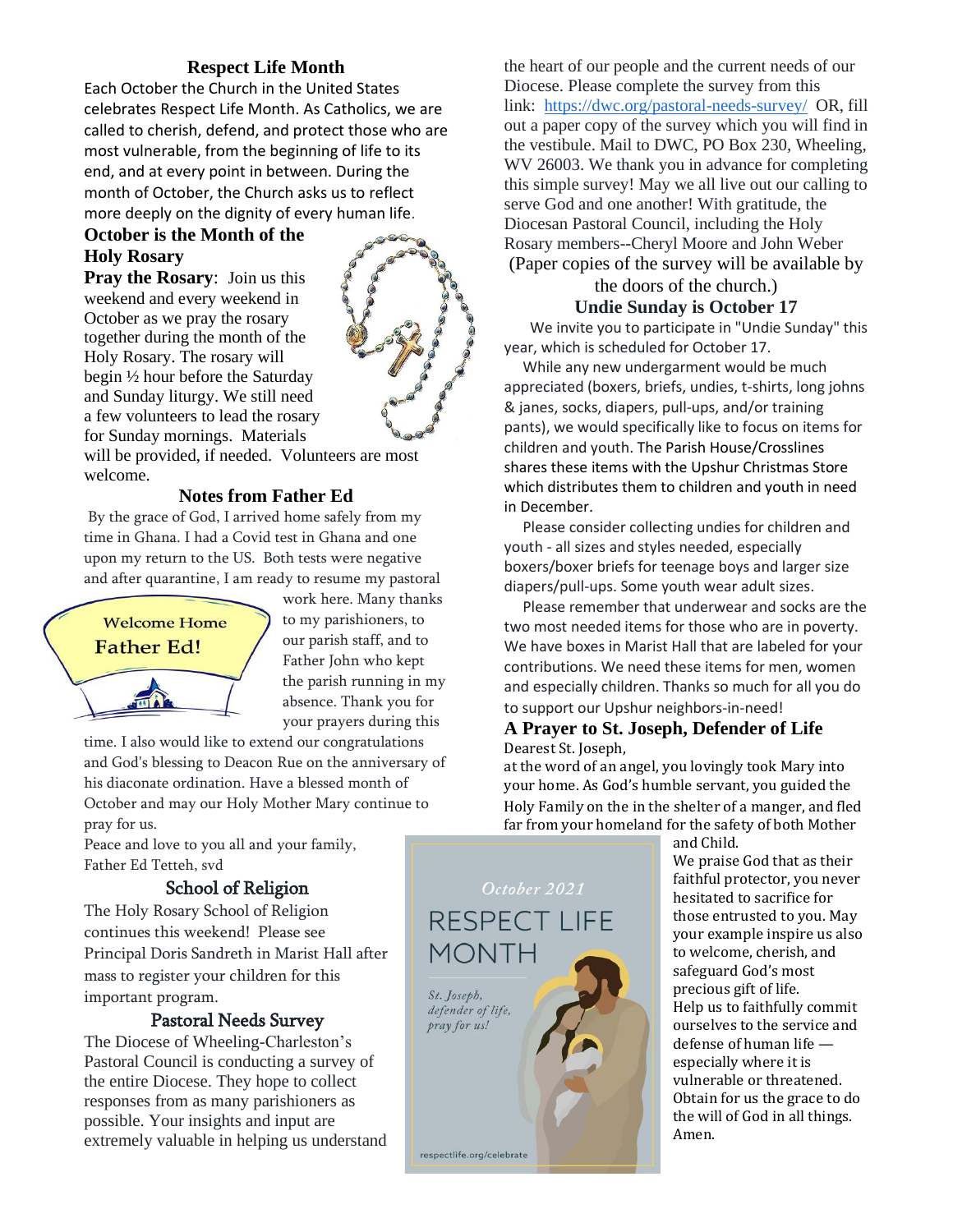### **From the Bishop**

Bishop Mark continues to ask that we safely return to mass and monitor the Covid conditions in each particular parish and area. He is reinforcing safety protocols for our parishes, many of which we have already implemented at Holy Rosary. We will continue to use altar servers and sit in any vacant pew for mass; there is no need to skip a pew at this point. We are once again asking parishioners to wear a mask whenever you are in the church or the hall. Masks and hand sanitizer will be available at each of the entrances to the church. Thank God our county cases have decreased, and we hope to open up for parish gatherings soon. Thank you for understanding.

#### **For a Synodal Church:**

#### **Communion, Participation, and Mission**

"The Church of God is convoked in Synod. The path entitled 'For a Synodal Church: Communion, Participation, and Mission' will



solemnly open on the  $9th - 10th$  of October 2021 in Rome and on the following 17th of October in each particular Church. One fundamental For a synodal Church stage will be the

communion | participation | mission celebration of the

XVI Ordinary General Assembly of the Synod of Bishops, in October 2023, which will be followed by the implementation phase that will again involve the particular Churches.

 With this convocation, Pope Francis invites the entire Church to reflect on a theme that is decisive for its life and mission: 'It is precisely this path of synodality which God expects of the Church of the third millennium.' This journey, which follows in the wake of the Church's 'renewal' proposed by the Second Vatican Council, is both a gift and a task: by journeying together and reflecting together on the journey that has been made, the Church will be able to learn through Her experience which processes can help Her to live communion, to achieve participation, to open Herself to mission. Our 'journeying together' is, in fact, what most effectively enacts and manifests the nature of the Church as the pilgrim and missionary People of God.

*- Taken from the Preparatory Document of the Synodus Episcoporu*

*The Holy Father has called for a synod themed, "For a Synodal Church: Communion, Participation, and Mission," to be held from October, 2021, to October, 2023. In calling the synod, the Holy Father invites all of us to "journey together" toward Christ and discern how the Holy Spirit is guiding us to grow as a Church in the third millennium. The Diocese of Wheeling- Charleston will take part in this important journey, conducting the synod at the local level between October, 2021-April, 2022.*

|                | Oct. 9      | Oct. 10 Oct. 16 Oct. 17 |           |          |
|----------------|-------------|-------------------------|-----------|----------|
| Lectors        | Maria<br>G. | Lori P.                 | Andrea E. | Pat. M.  |
| Greeters       | Mary B.     | Frank G.                | John K.   | Frank. G |
| <b>Servers</b> |             |                         |           |          |

#### **Please remember in your prayers:**

Bertha Small, Kate Deasy, Rosemary Austin, Phil Halligan, Randy Trent, Macyah Riley, Karen Trent,

Matthew Linger, Seth Poling, Cathy Lipscomb, Hugh Hensil, Freddy Caimotto, James Barton, Darell Hyre, Diane Hyre, Vicki Dibble, Eric Harkness,



Pat Daigneault, Duane Lohr, Jeff Ball, Jane Baxter, Shaelyn Posey, P.T. Garton, Jalen Welcome, Dennis Cortes, Kay Sienkiewicz, Danny Morgan, Gene Zara, Paula Ball, Janine Robinson, Elaine Katai, Terry McKisic and Tori Odom, Andrew Schmidt, Gay Little, Denise Karlen, Jim Hawkinberry, Sandy Derico, Tim Dewitt and Family, Ellie McCarthy, Linus Deasy, Shanna Ericcson.

# **Please pray for men and women in the military.**

#### Please pray for our Homebound:

Mary Stump, Anna Stalnaker, Ron Frye, Rocena Asbury, John Sneberger, Lorraine McLean, James McCartney, Nancy Beverlin, Shirley Linger, William McLean, Anna Powell, Barbara Elmore, Helena Bessinger, Virginia Cerullo, Alan and Jimmie Jo Simmon, Barbara Hillberry.

#### *October Celebrations!*

| Michael Arbogast       | Oct.3   | Happy          |
|------------------------|---------|----------------|
| Gini Jeran             | Oct. 4  | Anniversary to |
| Skip Gjolberg          | Oct. 9  | Alan & Jimmie  |
| Caroline Nanners       | Oct. 12 | Jo Simmons!    |
| Samuel Walker          | Oct. 14 |                |
| Ethan Abel             | Oct. 15 | May God bless  |
| John Arbogast, II      | Oct. 20 | you!           |
| .<br>Dayla Weatherholt | Oct. 30 |                |

*A special Happy Birthday to Skip Gjolberg this weekend*